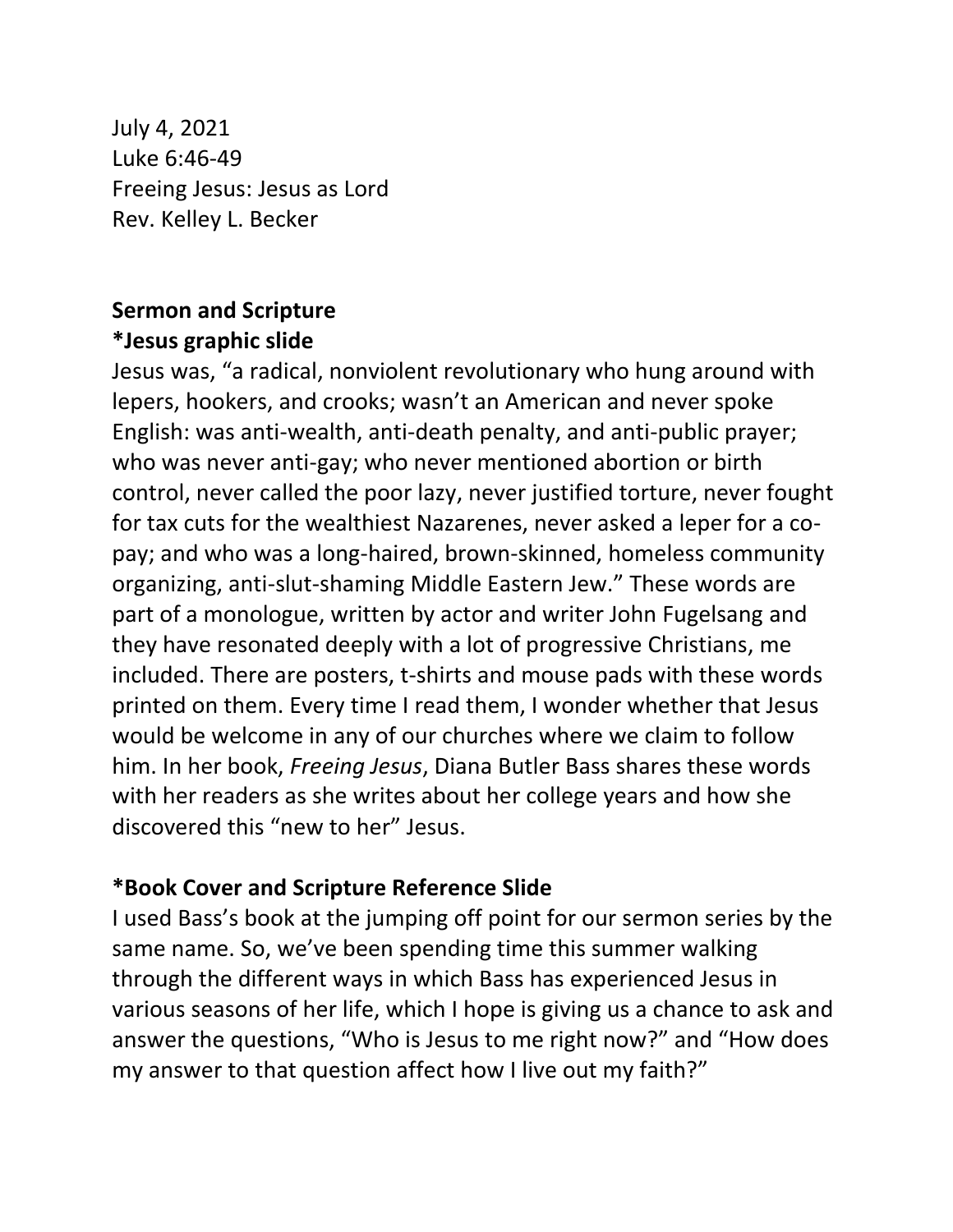Bass's book begins with her introduction to Jesus when she was a child growing up in a little Methodist Church. Jesus was her friend. In those early years, she learned that friendship matters and friendship with Jesus teaches us how to be better friends and neighbors. As she got older, when Sunday School transitioned from flannel boards and songs to desktops and worksheets, she experienced Jesus as a teacher who cared less about strict adherence to rules and more about nurturing a way of being in the world that valued peace, compassion, inclusion, and love. And then, in adolescence, when her family moved across the country and she began attending a more fundamental Bible Church, she learned about a very different Jesus, Jesus as savior, who rescued believers from this life into life eternal in heaven if only they would say the right words and be born again. This savior felt safe to her amid the turmoil of her teen years, but she began to wonder if her faith was more about life or death?

When she went away to college, in her classes, mission trips, and campus life, she found Jesus as Lord. This new Jesus seemed to care a lot more about how she lived than what will happen when she died. It is that Jesus we will encounter today in our text from the Gospel of Luke, chapter 6:46-49:

### **\*Scripture Slides begin**

**<sup>46</sup>** "Why do you call me 'Lord, Lord,' and do not do what I tell you? **\* <sup>47</sup>** I will show you what someone is like who comes to me, hears my words, and acts on them.

**\* <sup>48</sup>** That one is like a man building a house, who dug deeply and laid the foundation on rock; when a flood arose, the river burst against that house but could not shake it, because it had been well built. **\* <sup>49</sup>** But the one who hears and does not act is like a man who built a house on the ground without a foundation. When the river burst against it, immediately it fell, and great was the ruin of that house."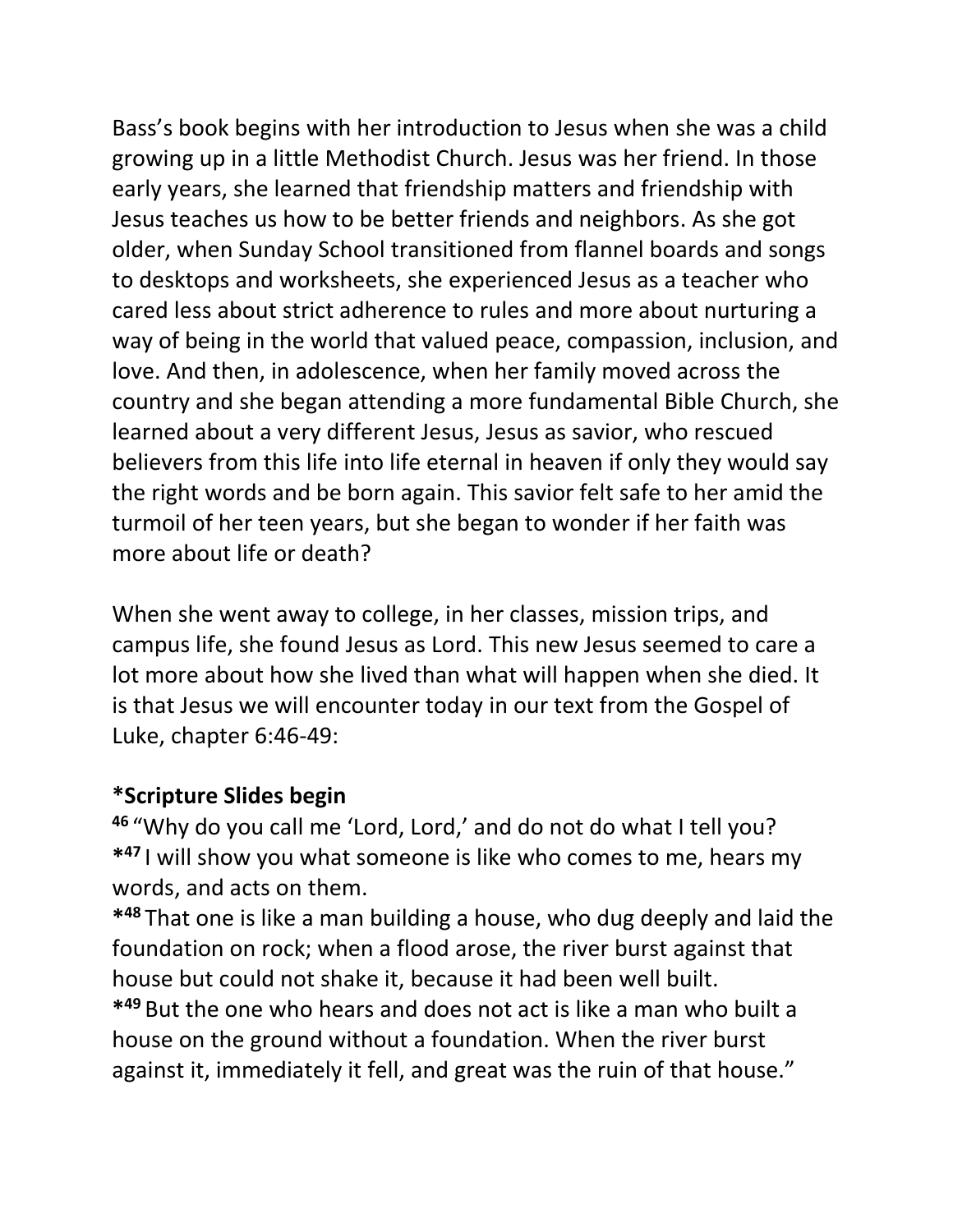# **\*Lord (kyrios) slide**

Let's talk first about what it meant to be called "lord" 2000 years ago in the Roman Empire. We can do that by learning what kind of people were called lord. *Kyrios* in Greek is the word for lord or master and, in the context of the Gospel of Luke, literally meant "the one who owns you." Slaves used the word *kyrios* to address slaveowners. Students called their teachers *kyrios* as well. But the biggie in the Roman Empire was that Caesar was *kyrios* over everyone. New Testament scholar N.T. Wright says this, "The emperor was the *kyrios,* the lord of the world, the one who claimed the allegiance and loyalty of subjects through the wide empire." So, whether you were at the top of the social hierarchy or at the bottom, in the Roman Empire, Caesar was lord.

# **\*Jesus is Lord slide**

So, when followers of Jesus proclaimed, "Jesus is Lord," it was startling. Essentially, they were declaring their freedom from the oppressive power structure present in the Roman Empire, like, when I was young and regularly announced my independence from my parents and my brother by loudly exclaiming, "You are not the boss of me." But how was it that Luke's audience sometime between 85 and 95 C.E., two generations after Jesus's death, would choose to be subject to a wandering rabbi who couldn't even keep himself alive? Bass writes, "'Jesus is Lord' was subversive and empowering, a form of submission one could choose in a world of otherwise little choice, a way of life that resulted in finding oneself by giving oneself totally and unreservedly to the crucified Jewish peasant *kyrios*." If there had to be a lord, Jesus was the lord to have.

Can you see the problem for early Jesus followers? If Jesus was Lord, then Caesar was not lord. And that was bad...and dangerous. As far as the Romans were concerned, "Jesus is Lord" was not a theological affirmation, it was a political statement. Caesar was in charge of everyone and everything and people who questioned that were dealt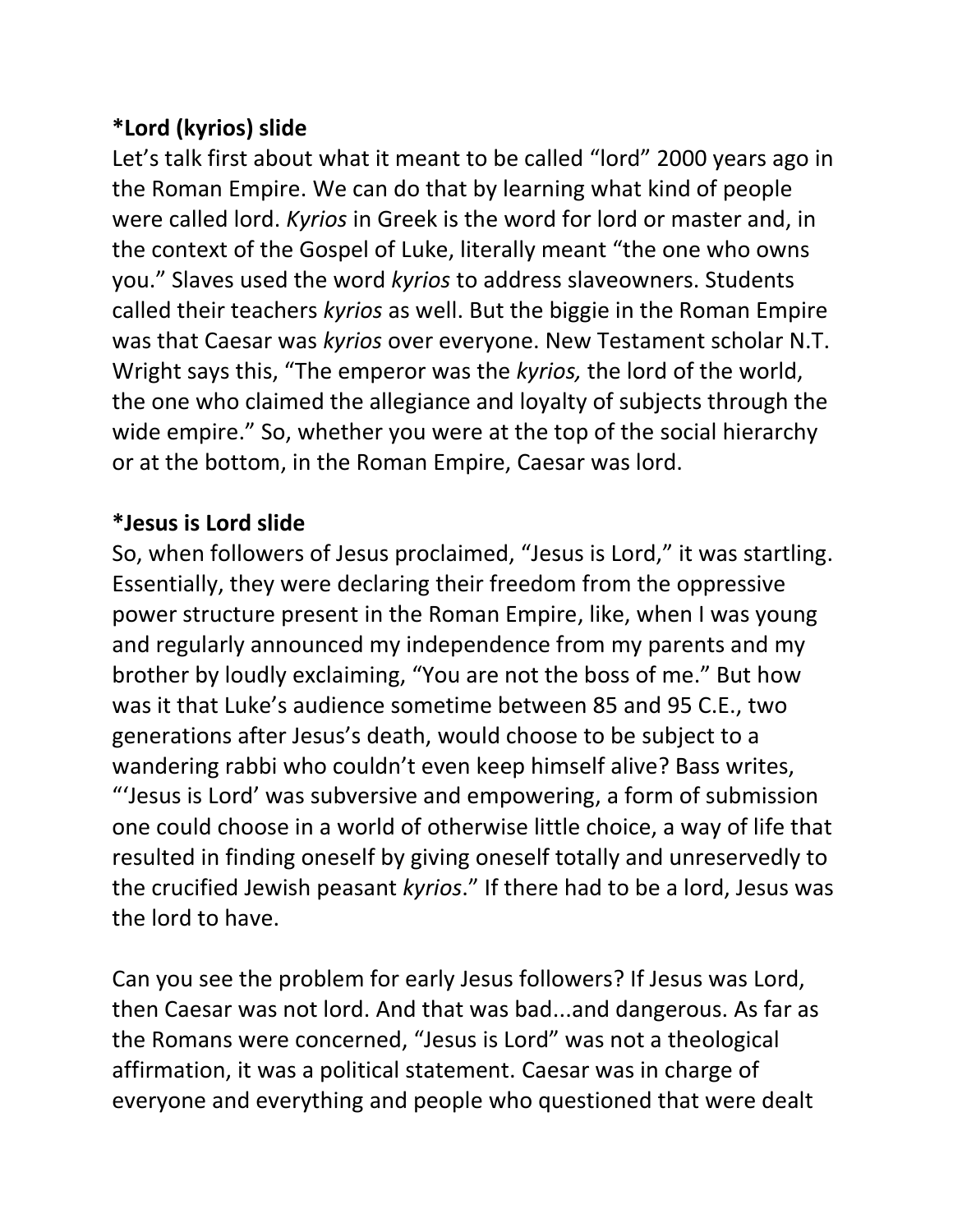with. For Jesus's followers, proclaiming "Jesus is Lord, was political, but theological as well. You see, Jesus's message was about God's vision for the world in which there were no oppressive lords, no exclusion, no wealth disparity, and no fear, only shalom, wholeness for all of creation. Jesus was lord of life, lord of the ways that would bring about the peace they yearned for.

In *Freeing Jesus*, Bass writes about how she encountered this radical revolutionary Jesus in the most unlikely places. She encountered him amid the poverty of Mexico when she and some of her college mates went there on a mission trip. There, she found herself in a community that was constructed entirely of used tires, discarded by Americans. The tires were the foundations of houses, retaining walls for the hillside, even raised garden beds. The people were living in thousands of pounds of hazardous waste, created by Americans. What did "Jesus is Lord" mean there, she wondered.

And what did it mean when she went to Europe as a missionary and ended up cleaning the kitchen of a widower. As the day went on, she wondered how she could possibly witness to him, she spoke little Dutch, he spoke little English, and besides, the kitchen was gross. This wasn't ministry. She writes, "Although I had been angry, there developed an odd companionableness to it all, this harmony of work and words. The counters began to gleam; shoes no longer stuck to the floor…When I left a few hours later, he smiled and handed me a half dozen tulips as a kindness, and it became obvious that I was the one who has been evangelized by his gratitude. Jesus had shown up in an odd reversal of roles…"

She began to reflect on what her theology professor was teaching about liberation theology and God's preferential treatment of the poor. And she took notice of the words of El Salvador's Bishop, Oscar Romero, when she heard him say, "The church would betray its own love for God and its fidelity to the gospel if it stopped being…a defender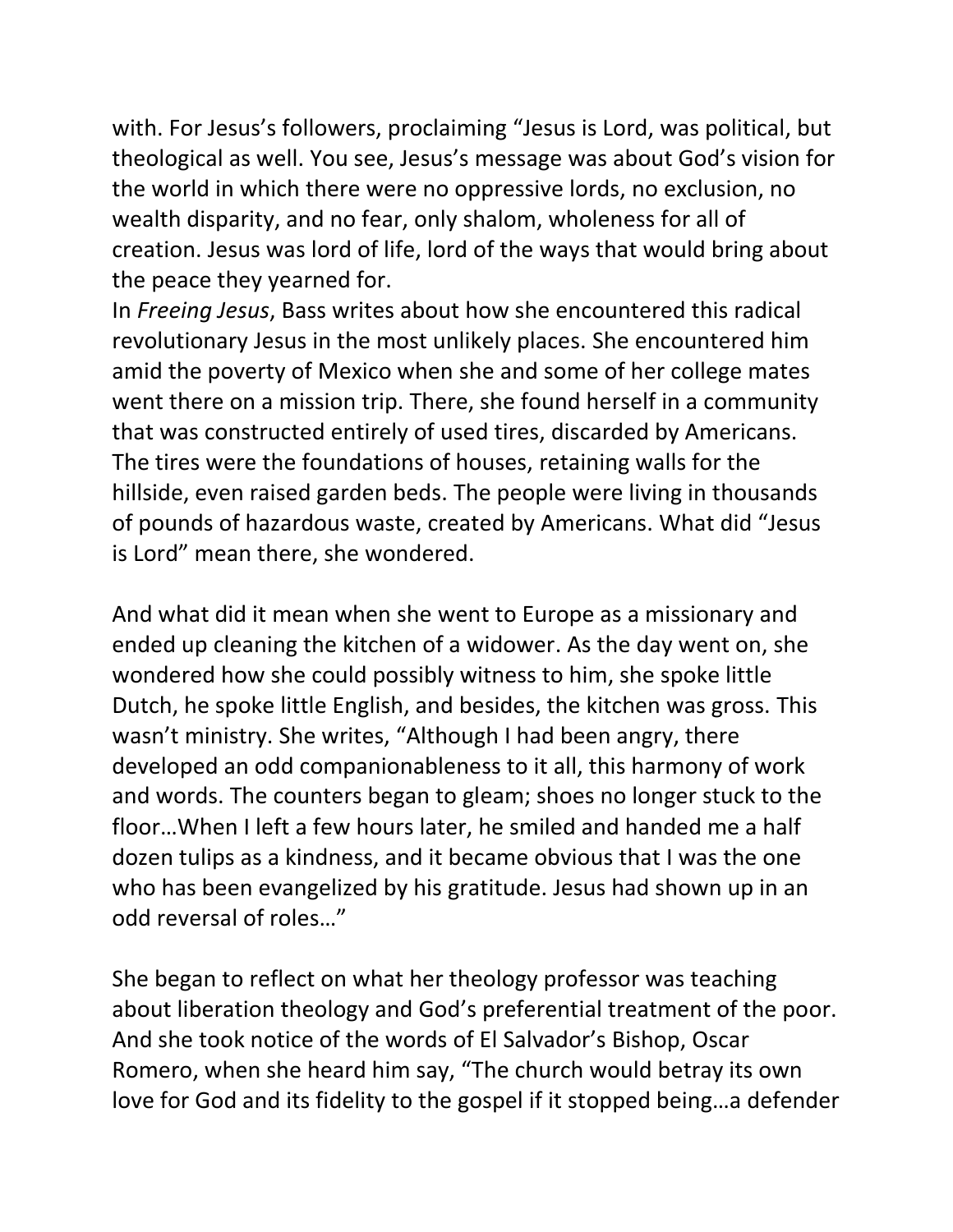of the rights of the poor…a humanizer of every legitimate struggle to achieve a more just society…that prepares the way for the true reign of God in history."

I think this gets at what the author of Luke has Jesus saying in today's text. "You say I am in charge of your life, you say you are listening to me, yet you don't do what I say." This passage is at the very end of Jesus's Sermon on the Plain, which has some parallels with the more familiar Sermon on the Mount in the Gospel of Matthew. Both sermons the authors' explanation of what it means to be a disciple of Jesus. Luke's version concludes bluntly, it is a problem to call Jesus your lord and not follow his ways. If Jesus is Lord of your life, you will care for the ones who are vulnerable. You will not hoard money to benefit yourself. You will struggle alongside the ones for whom justice is still a dream. You will treat all people as if you believe they were created in the image of God. You will show compassion and mercy to everyone, and you will be a peacemaker.

This is a lot of talk about a word that, frankly, we, as  $21^{st}$  century Americans, don't really use very much. We don't call our teachers or our politicians, "lord." But the phrase, "Jesus is Lord," is a well-used of church-speak that we say, sometimes without really understanding where it came from. It came from an oppressed people who lived amid a repressive regime where money bought power and the poor people existed only to work and serve the rich. It was a cry of liberation from the government, a way of saying, we belong to something other than Rome. And that is why, this 4<sup>th</sup> of July weekend, as I have reflected on the radical, revolutionary Jesus that was called Lord by his followers, I have wondered, what would he think of the ways in which we have fused God and country? What would he think of the churches who have flags in their sanctuaries? I mean, God is not American. God does not prefer the United States of America. God is most concerned about the ones who are vulnerable, wherever they live. And while Christians love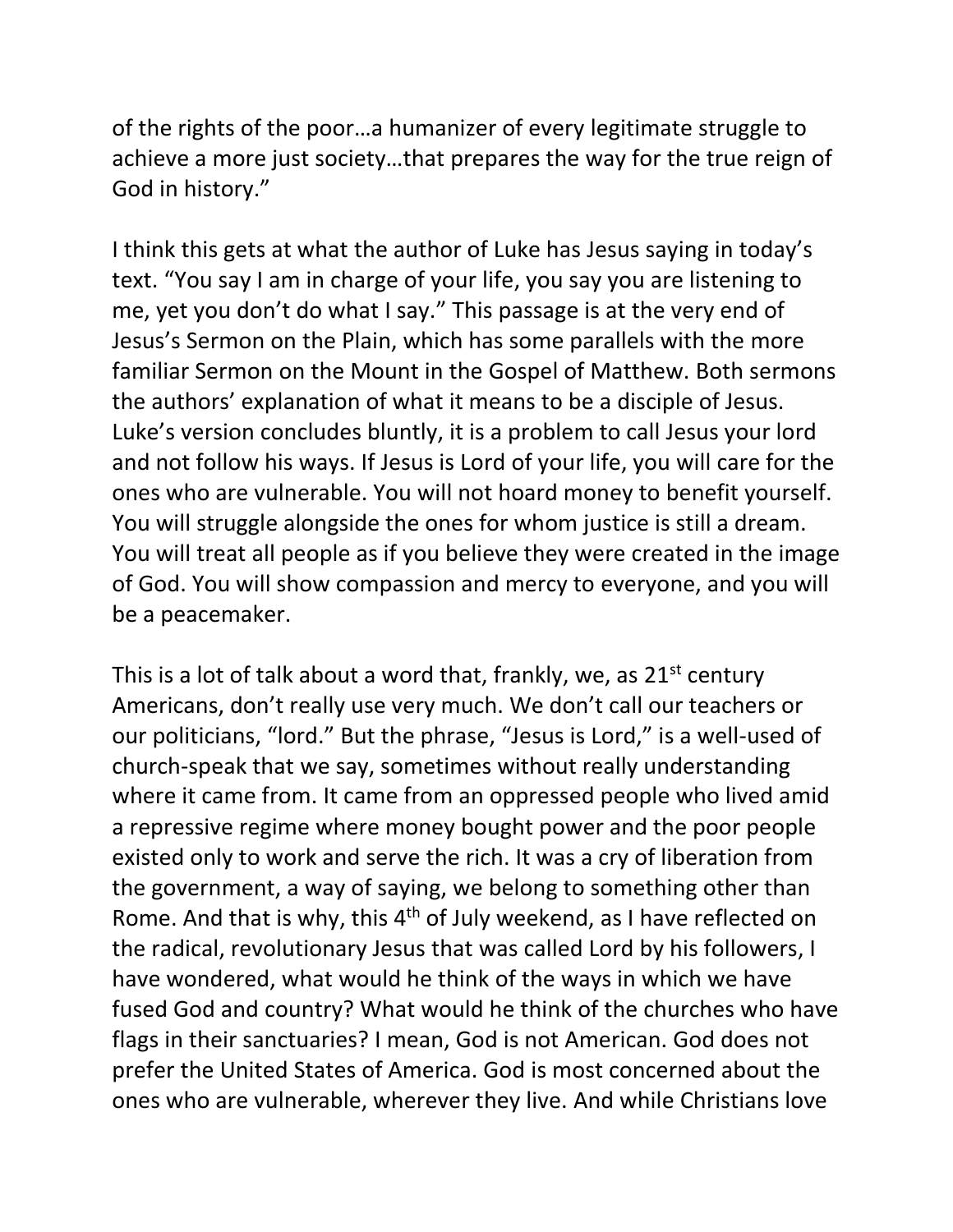to argue about whether or not this is a Christian nation, I think Jesus would take one look at the ways in which we treat immigrants and refugees, people of color, and people who are sick and elderly and say, "Why do you call me Lord, Lord, and do not do what I tell you?"

Don't misunderstand me. I love this country. I love what we say we stand for and who we are when we are at our best. But we must do better. Quite simply, if Jesus is our Lord, we have to do what he said. In *Freeing Jesus*, Bass reminded me of Rev. Jerry Falwell and the Moral Majority of the 1980s. Falwell said the movement began in order to restore Christ's lordship in America. And so, what did they do? They created a platform in which Archbishop Oscar Romero was a communist and heretic, Jesus embodied a traditional vision of nuclear family and sexual purity. Bass writes, "They believed Jesus's lordship must be restored through New Testament church order, based in hierarchy, right belief, and male authority: obey the government, wives submit to your husbands, and women, learn in silence."

How odd that Falwell's idea (and many fundamentalists) of restoring Jesus's lordship to America was to promote the very things Jesus struggled against: the oppression of women, right belief over compassion, inequality, division, exclusion. He convinced a whole generation of evangelical Christians that his way was the way. The truth is, Jesus never wanted to be lord of this country or any country. If he was to be lord at all, he would have wanted to be lord of individual hearts, pointing them to God and God's vision for a world that is whole.

#### **\*Liberty and Justice slide**

Today we celebrate this nation we love. Let us love it and each other so much that we never stop working to bring liberty and justice to all people…not just the ones with money, not just the ones who are healthy, not just the ones who were born into the right neighborhoods, have the right color skin, love the right people, or worship the right